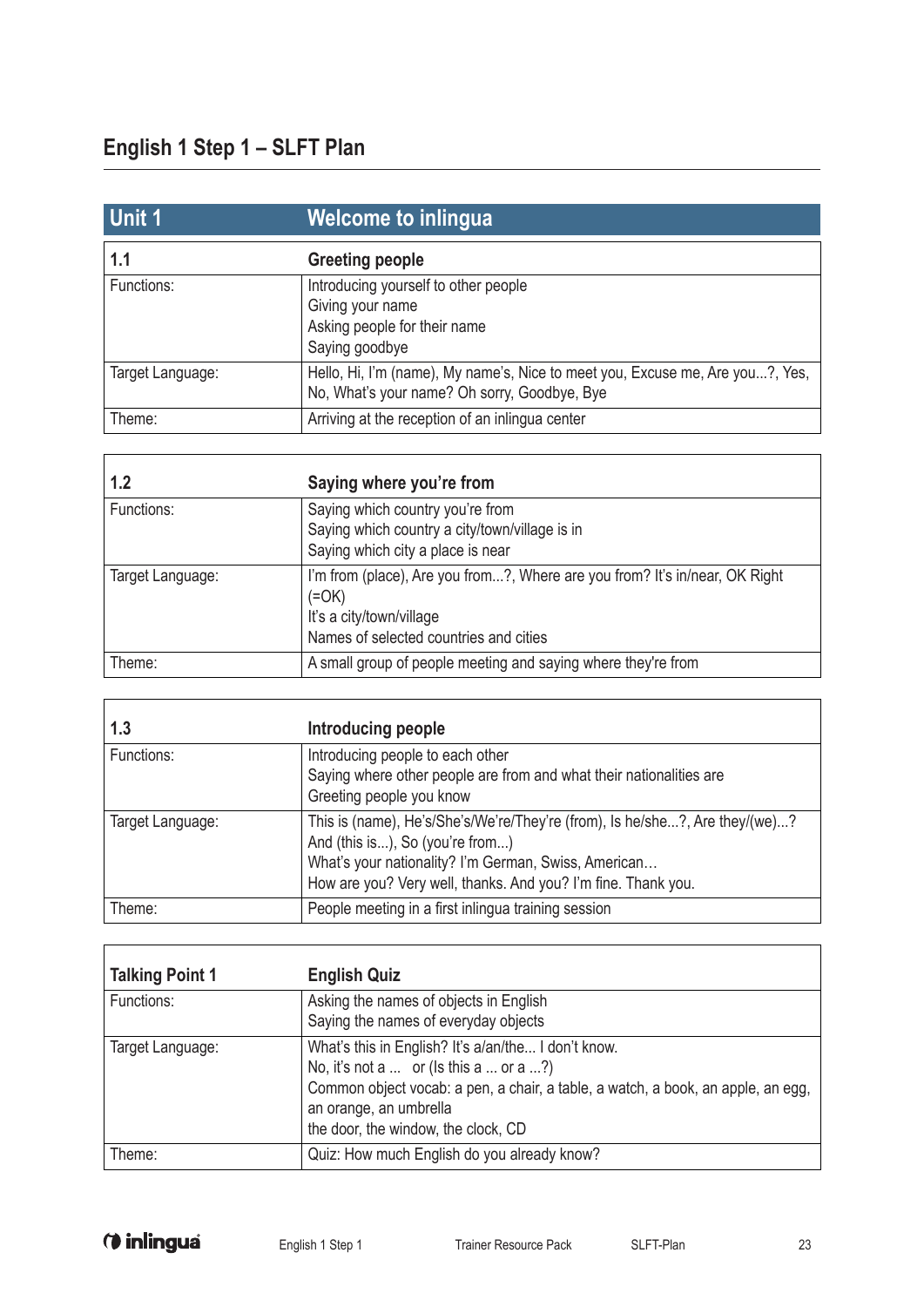| <b>Unit 2</b>    | <b>Airports</b>                                                                                                         |
|------------------|-------------------------------------------------------------------------------------------------------------------------|
| 2.1              | Understanding flight information                                                                                        |
| Functions:       | airport, plane, flight, departure, gate, time, flight number, to (destination)<br>Numbers: 0-10<br>Alphabet: B, E, F, G |
| Target Language: | Understanding essential information on an airport departure screen.                                                     |
| Theme:           | At an airport                                                                                                           |

| 2.2              | Asking about airport facilities                                                                                                                                                                                                                                                                                                                                 |
|------------------|-----------------------------------------------------------------------------------------------------------------------------------------------------------------------------------------------------------------------------------------------------------------------------------------------------------------------------------------------------------------|
| Functions:       | Asking where facilities and places are in airports                                                                                                                                                                                                                                                                                                              |
| Target Language: | exit, toilet/restroom, taxi, bus, check-in desk, ATM (alphabet) / cash point,<br>passport control, money, foreign exchange, duty free, train, train station, lift/<br>elevator, stairs, car, car park / parking lot<br>Plurals (on signs): taxis, restrooms, toilets, stairs, trains, buses<br>Excuse me. Where's the $\ldots$ ? - It's over there. (It's near) |
| Theme:           | Airport terminal signs and facilities                                                                                                                                                                                                                                                                                                                           |

| 2.3              | <b>Saying 24-hour times</b>                                                                            |
|------------------|--------------------------------------------------------------------------------------------------------|
| Functions:       | Saying times on timetables using 24-hour clock                                                         |
| Target Language: | What time is it? $-$ It's  (24-hour clock)<br>What time is the flight to? $-$ It's at<br>Numbers 11-59 |
| Theme:           | Airport departures                                                                                     |

| <b>Talking Point 2</b> | <b>Drinks and Prices</b>                                                                                                                                                                                                                                                                                    |
|------------------------|-------------------------------------------------------------------------------------------------------------------------------------------------------------------------------------------------------------------------------------------------------------------------------------------------------------|
| Functions:             | Asking for drinks and prices<br>Understanding prices<br>Asking for repetition                                                                                                                                                                                                                               |
| Target Language:       | Numbers: 60, 70, 80, 90 (60 - 99)<br>Common drink containers: bottle of , can of , cup of , glass of<br>Common drinks: (mineral) water, coffee, tea, cola, orange juice<br>with, milk/sugar, without (milk)<br>Hello, a  please. A  and a  That's (price), please.<br>Thank you. Thanks.<br>How much is a ? |
| Theme:                 | At an airport cafe                                                                                                                                                                                                                                                                                          |

 $\overline{1}$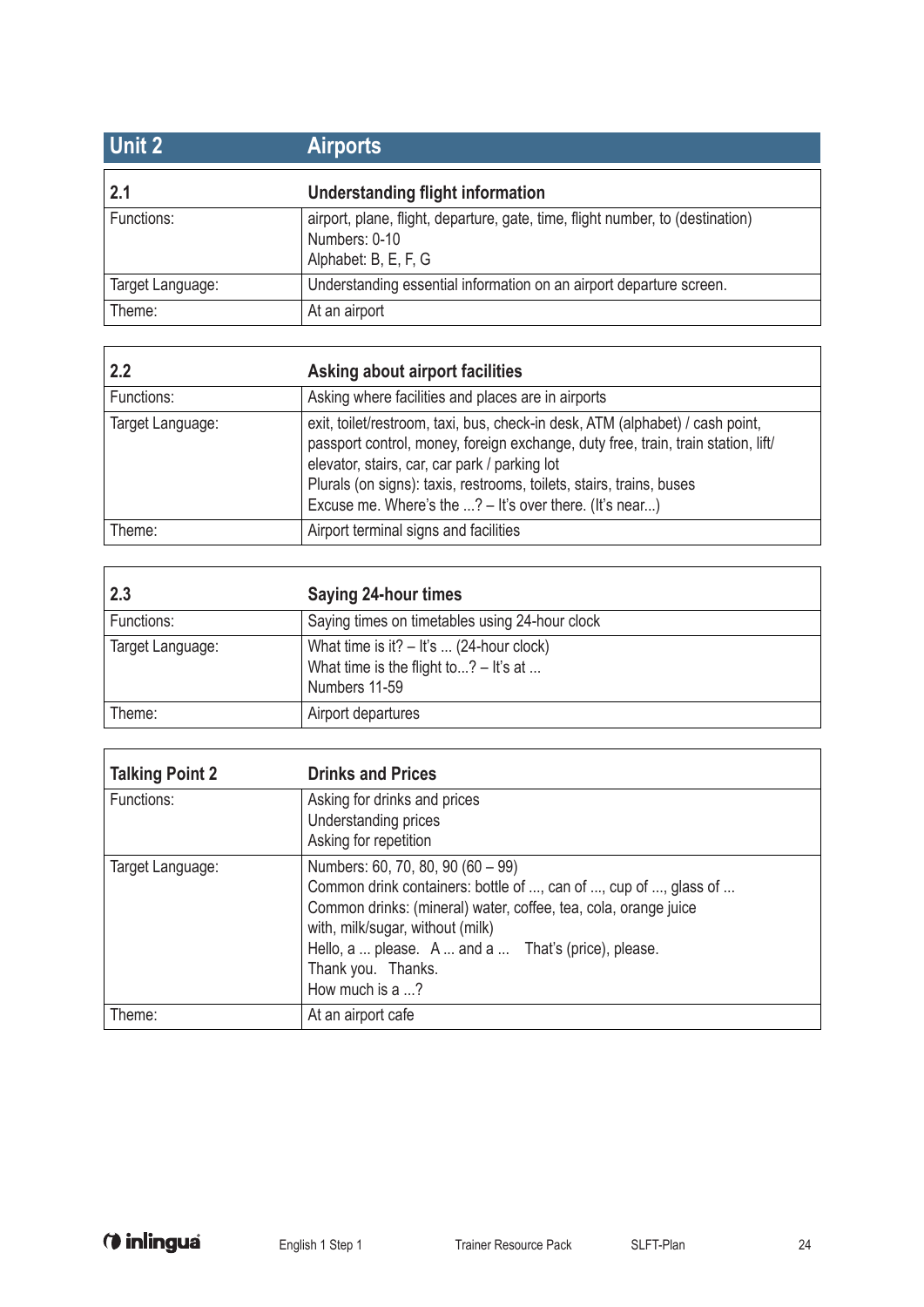| <b>Unit 3</b>    | <b>Going Out</b>                                                                                                                                                                                                            |
|------------------|-----------------------------------------------------------------------------------------------------------------------------------------------------------------------------------------------------------------------------|
| 3.1              | Saying the names of places in town                                                                                                                                                                                          |
| Functions:       | Referring to specific places in a town<br>Understanding basic information on a street map<br>Giving simple instructions to a taxi driver                                                                                    |
| Target Language: | Street,  Road,  Square, hotel, the  Hotel, train station (review), bus station,<br>subway,  Station, restaurant, museum, park (green space),  Park, hospital<br>To , please (to a taxi driver)<br>How much is the fare to ? |
| Theme:           | London, Getting a taxi                                                                                                                                                                                                      |

| 3.2              | <b>Buying basic tickets</b>                                                                                                                                                                                                             |
|------------------|-----------------------------------------------------------------------------------------------------------------------------------------------------------------------------------------------------------------------------------------|
| Functions:       | Buying simple tickets<br>Asking about next departures                                                                                                                                                                                   |
| Target Language: | A ticket to , please.<br>adult(s), child, children (Two adults and two children, please.)<br>Thanks very much.<br>When's the next (bus) to $\ldots$ ? – It's at $\ldots$ .<br>Analogue time:  past,  to, (a) quarter past/to, half past |
| Theme:           | Buying tickets for a sightseeing bus tour                                                                                                                                                                                               |

| 3.3              | <b>Buying snacks</b>                                                                                                                                                                                                                                                                                 |
|------------------|------------------------------------------------------------------------------------------------------------------------------------------------------------------------------------------------------------------------------------------------------------------------------------------------------|
| Functions:       | Asking about snacks                                                                                                                                                                                                                                                                                  |
| Target Language: | What's this? (Review), What are these?<br>Is it (chicken)? - Yes, it is. / No, it's not.<br>Are they ( sandwiches)? - Yes, they are. / No, they're not.<br>Common snack vocabulary: sandwich, cheese, chicken, chips, chocolate, French<br>fries/chips, croissant, pizza slice, ice cream, soup etc. |
| Theme:           | Buying snacks in town                                                                                                                                                                                                                                                                                |

| <b>Talking Point 3</b> | What do you like?                                                                                                                                                                    |
|------------------------|--------------------------------------------------------------------------------------------------------------------------------------------------------------------------------------|
| Functions:             | Saying what you like and dislike                                                                                                                                                     |
| Target Language:       | Do you like (food)? Yes, I like  . No, I don't like. food<br>It's nice / good / horrible.<br>Selected nationalities: Chinese (food), French, Indian, Italian, Japanese,<br>all, most |
| Theme:                 | Food from different countries                                                                                                                                                        |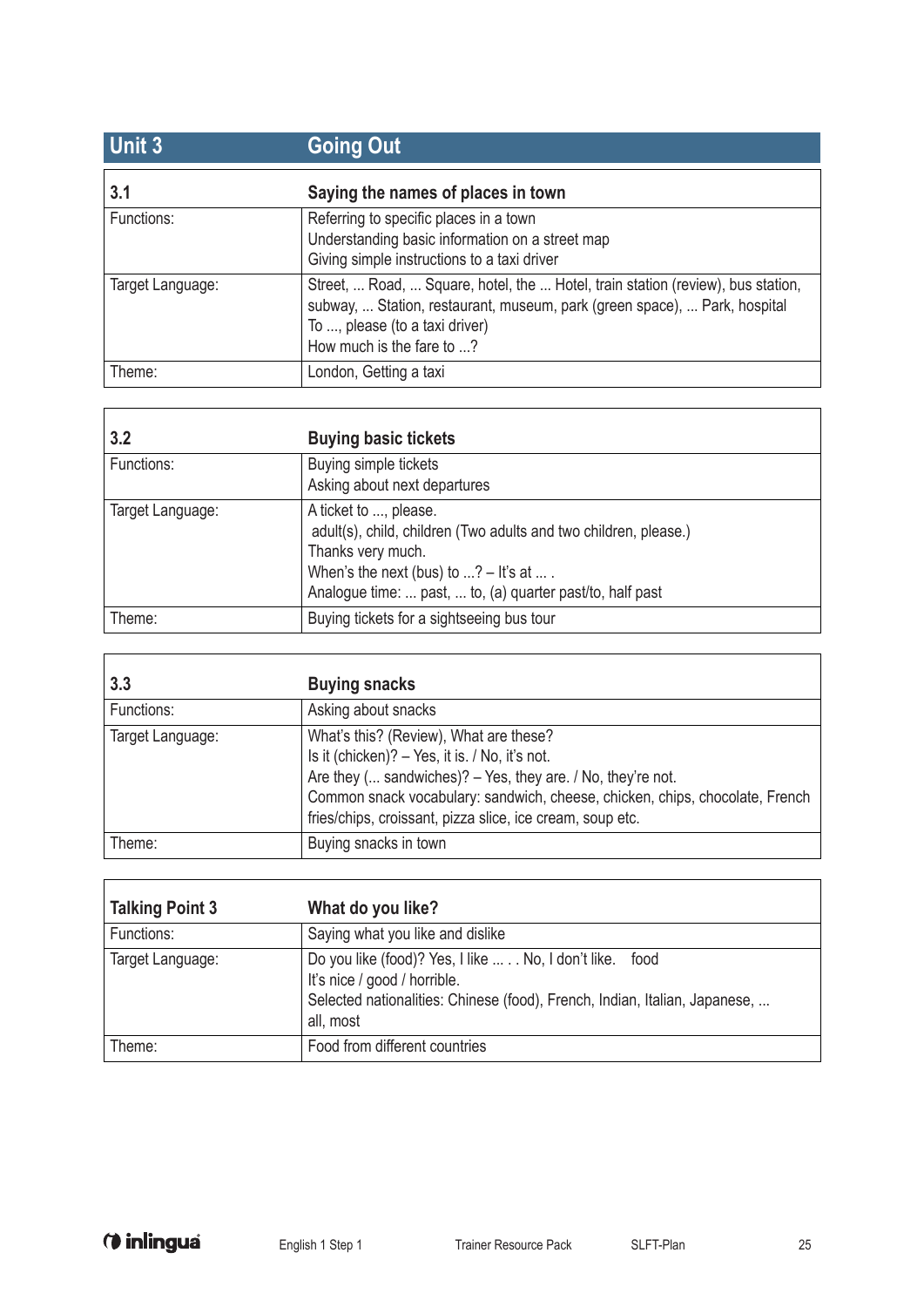| <b>Unit 4</b>    | <b>Everyday Life</b>                                                                                                                                                                                                                                                                                                                                |
|------------------|-----------------------------------------------------------------------------------------------------------------------------------------------------------------------------------------------------------------------------------------------------------------------------------------------------------------------------------------------------|
| 4.1              | Saying where you live and work                                                                                                                                                                                                                                                                                                                      |
| Functions:       | Saying where you live and work<br>Saying what company you work for<br>Referring to types of transportation                                                                                                                                                                                                                                          |
| Target Language: | Verbs: live, work<br>I live in (city). I live in a (type of home).<br>I work for (company). I work in (city) / a (type of workplace).<br>Where do you live/work?<br>apartment/flat, house office, factory/plant, store/shop, school, hospital,<br>construction site<br>I live  kilometers/miles from (the office) by car, by train, by bus, by bike |
| Theme:           | Everyday life and work.                                                                                                                                                                                                                                                                                                                             |

| 4.2              | Saying what you do                                                                                                                                                                                                                                                                 |
|------------------|------------------------------------------------------------------------------------------------------------------------------------------------------------------------------------------------------------------------------------------------------------------------------------|
| Functions:       | Giving your job title<br>Referring to common job titles                                                                                                                                                                                                                            |
| Target Language: | Do you have a job? Yes, I do. / No, I don't. I'm a student. I'm retired. I don't work.<br>What do you do? I'm a  .<br>Common job titles: manager, engineer, technician, doctor, nurse, teacher, truck<br>driver, receptionist, actor<br>And you? What about you<br>How far isfrom? |
| Theme:           | Small talk while traveling                                                                                                                                                                                                                                                         |

| 4.3              | Talking about your routine                                                                                      |
|------------------|-----------------------------------------------------------------------------------------------------------------|
| Functions:       | Describing your daily routine                                                                                   |
| Target Language: | Daily routine verbs: get up, have breakfast/lunch/dinner, start/finish work, leave<br>home, get home, go to bed |
| Theme:           | Small talk in different places - Extension of 4.2                                                               |

| <b>Talking Point 4</b> | Time off                                                                                                                                       |
|------------------------|------------------------------------------------------------------------------------------------------------------------------------------------|
| Functions:             | Talking about life at home                                                                                                                     |
| Target Language:       | I play  (common sports)<br>read, write (emails), go running/jogging, go to the gym, cook, watch TV, look after<br>(kids), clean,<br>a lot (of) |
| Theme:                 | Free time and free-time activities                                                                                                             |

Ï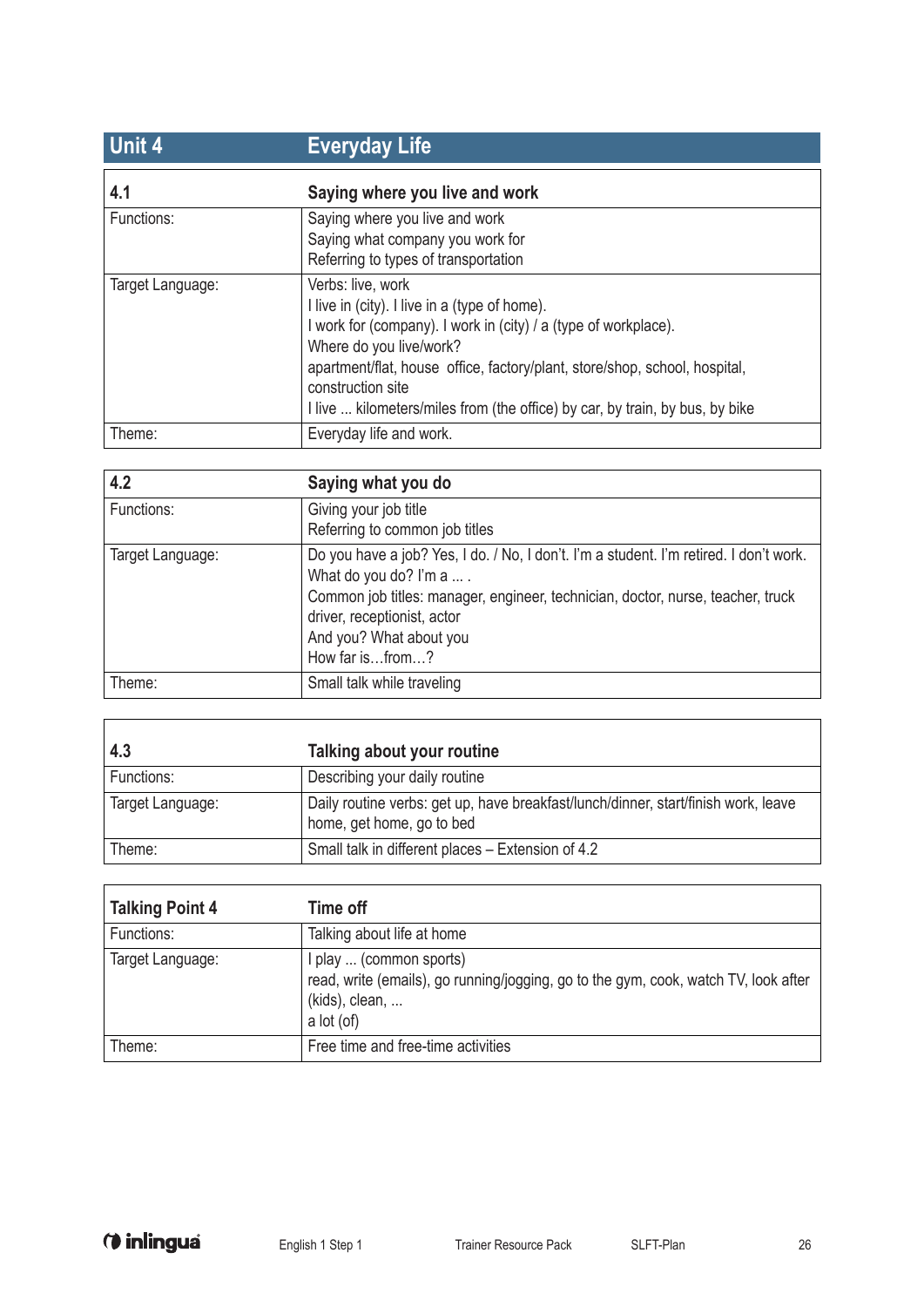| Unit 5           | <b>People</b>                                                                                                                                                                                                                        |
|------------------|--------------------------------------------------------------------------------------------------------------------------------------------------------------------------------------------------------------------------------------|
| 5.1              | Talking about people                                                                                                                                                                                                                 |
| Functions:       | Saying where other people work, live, etc.                                                                                                                                                                                           |
| Target Language: | Who's this?<br>he/she lives has Where does he/she live/work?<br>What does he/she do?<br>Does he/she ? He/She does/doesn't<br>they/we live/work/have Where do they live?<br>What do they do?<br>Where do they go on vacation/holiday? |
| Theme:           | Popular vacation destinations.                                                                                                                                                                                                       |

| 5.2              | <b>Talking about families</b>                                                                                                   |
|------------------|---------------------------------------------------------------------------------------------------------------------------------|
| Functions:       | Referring to members of a family                                                                                                |
|                  | Referring to marital status                                                                                                     |
| Target Language: | mother, father, brother, sister, son, daughter, wife, husband, etc.<br>married, single, divorced, engaged, live with my partner |
| Theme:           | Large families                                                                                                                  |

| 5.3              | Talking about possessions                                                         |
|------------------|-----------------------------------------------------------------------------------|
| Functions:       | Asking about and referring to belongings                                          |
| Target Language: | Possessive adjectives: my, your, his, her, its, our, their<br>It's John's. Whose? |
| Theme:           | Twins – similarities and differences                                              |

| <b>Talking Point 5</b> | Looks                                                                                                                                                                |
|------------------------|----------------------------------------------------------------------------------------------------------------------------------------------------------------------|
| Functions:             | Giving someone's age<br>Describing someone's facial appearance                                                                                                       |
| Target Language:       | I think he's/she's (about)  years old.<br>I (don't) think he/she looks like<br>eyes, nose, mouth, hair<br>is the same, similar, different<br>(Passive use of colors) |
| Theme:                 | Different people, different looks                                                                                                                                    |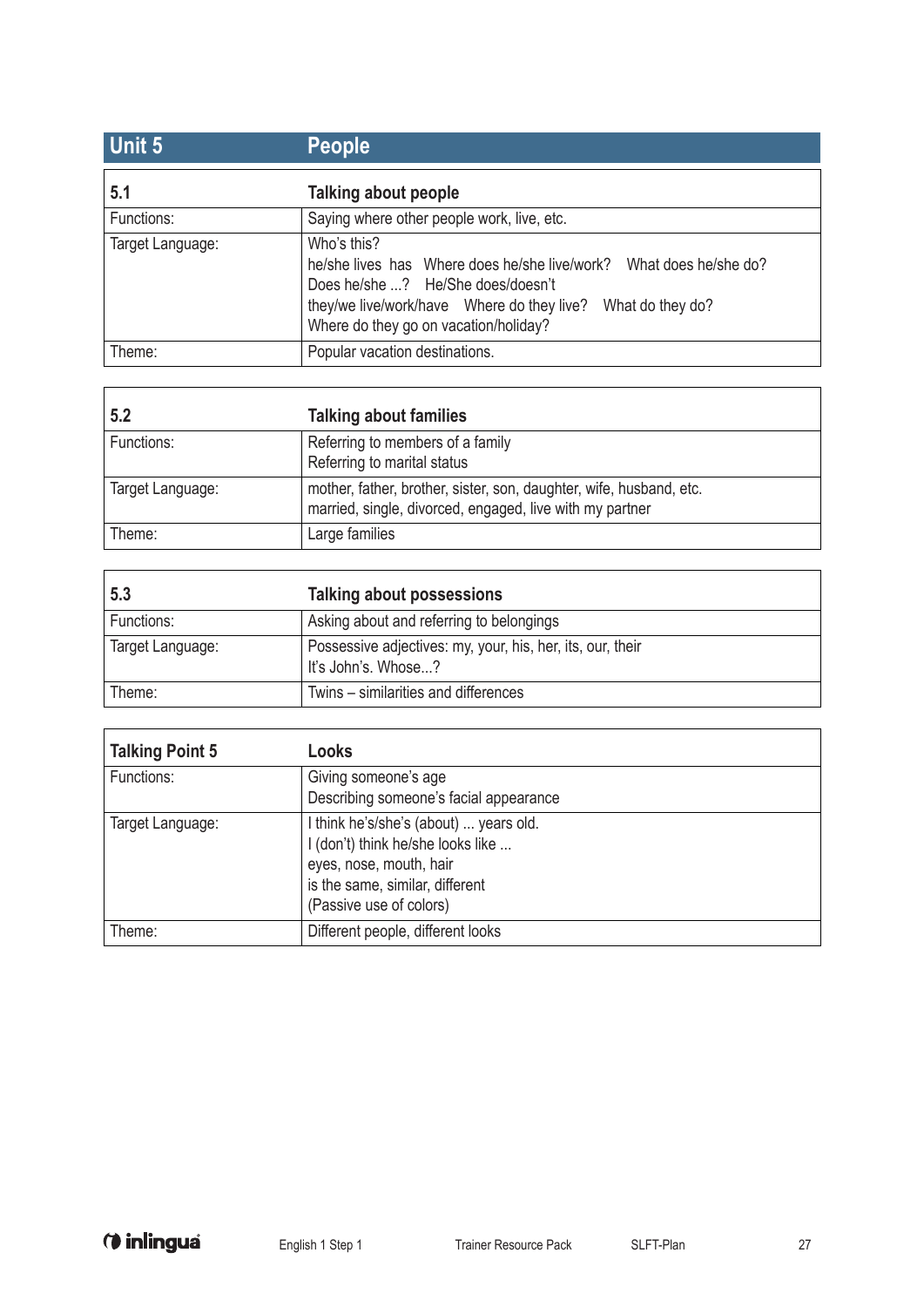| Unit 6           | <b>At Home</b>                                                                                                                                                                    |
|------------------|-----------------------------------------------------------------------------------------------------------------------------------------------------------------------------------|
| 6.1              | Talking about home interiors                                                                                                                                                      |
| Functions:       | Referring to furniture, furnishings and fittings in homes<br>Saying what there is/isn't, and how many things there are                                                            |
| Target Language: | chair, table, armchair, sofa, TV, bath, shower, carpet, curtains, drapes, bed,<br>cooker, sink, tap/faucet,<br>there is (there's) / there are, Is there a ?, How many  are there? |
| Theme:           | Comments on interior design                                                                                                                                                       |

| 6.2              | <b>Describing homes</b>                                                                                                                                                            |
|------------------|------------------------------------------------------------------------------------------------------------------------------------------------------------------------------------|
| Functions:       | Referring to rooms and places inside and outside homes                                                                                                                             |
| Target Language: | kitchen, living room, dining room, bedroom, bathroom, toilet, upstairs, downstairs,<br>stairs, hall/entrance, office, garage, garden/yard, drive, gate, basement, cellar,<br>attic |
| Theme:           | Floor plans                                                                                                                                                                        |

| 6.3              | Spelling words and abbreviations                                                                                                                  |
|------------------|---------------------------------------------------------------------------------------------------------------------------------------------------|
| Functions:       | Asking about and giving spellings<br>Asking about and saying abbreviations                                                                        |
| Target Language: | Review of known alphabet letters and extension to complete alphabet A-Z<br>How do you spell ? What does  stand for?<br>What's your email address? |
| Theme:           | Abbreviations                                                                                                                                     |

| <b>Talking Point 6</b> | <b>Online Learning</b>                                                      |
|------------------------|-----------------------------------------------------------------------------|
| Functions:             | Referring to essential computer-related equipment and actions               |
| Target Language:       | computer, mouse, keyboard, key, printer, laptop, print, click, type, write, |
| Theme:                 | Essential computer terms                                                    |

 $\mathbf{r}$ 

 $\Gamma$ 

٦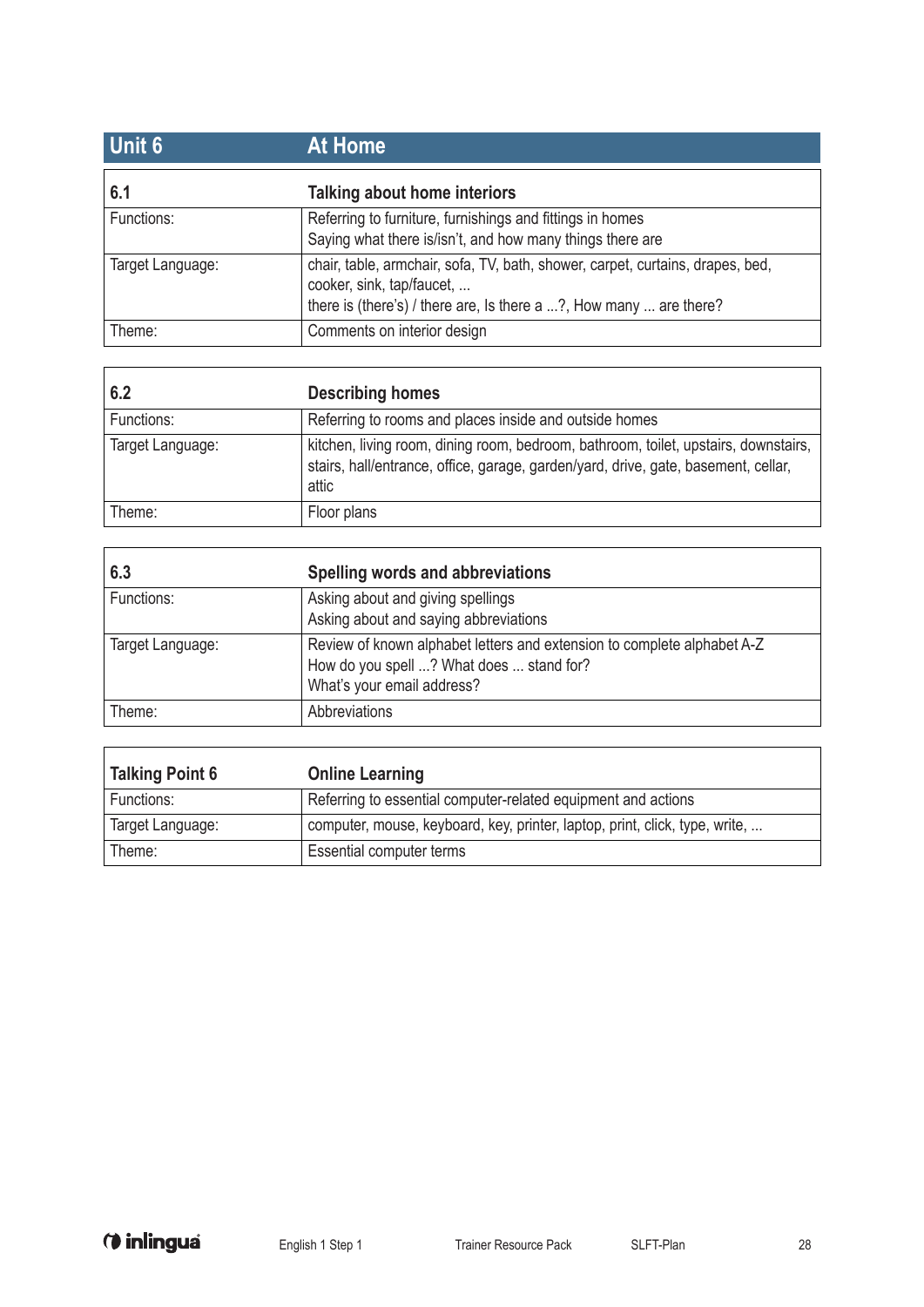| Unit 7           | Food                                                                                                                          |
|------------------|-------------------------------------------------------------------------------------------------------------------------------|
| 7.1              | Talking about common types of food                                                                                            |
| Functions:       | Referring to common types of food                                                                                             |
| Target Language: | food, bread, cheese, rice, potato, chicken, fish, carrot, tomato, egg, chips / french<br>fries, pasta, steak, meat, vegetable |
| Theme:           | The world's most common types of food                                                                                         |

| 7.2              | Talking about common snacks                                                                                                                                           |
|------------------|-----------------------------------------------------------------------------------------------------------------------------------------------------------------------|
| Functions:       | Referring to common types of snack food                                                                                                                               |
| Target Language: | snack, burger, sandwich, soup, salad, (packet of) crisps/chips, chocolate, ice-<br>cream, biscuit/cookie apple, banana, orange<br>Would you like? I'd like a (salad). |
| Theme:           | Snacks for a picnic                                                                                                                                                   |

| 7.3              | Using polite language at the table                                                                                                                                                           |
|------------------|----------------------------------------------------------------------------------------------------------------------------------------------------------------------------------------------|
| Functions:       | Using polite language when eating<br>Referring to common objects on a dining table                                                                                                           |
| Target Language: | As phrases only: Could you pass me the , please? Help yourself. Cheers. Enjoy<br>your meal.<br>knife, fork, spoon, chopsticks, salt, pepper, sauce, cup, glass, bottle, plate, dish/<br>bowl |
| Theme:           | At the table                                                                                                                                                                                 |

| <b>Talking Point 7</b> | <b>Going Out for a Meal</b>                                                                                                                      |
|------------------------|--------------------------------------------------------------------------------------------------------------------------------------------------|
| Functions:             | Understanding essential information on a menu<br>Ordering a meal in a restaurant                                                                 |
| Target Language:       | a table for  waiter<br>menu, starter/appetizer, main course, dessert<br>bill/check, tip, service (not) included<br>For me<br>I'd like, I'll have |
| Theme:                 | Ordering meals in a restaurant                                                                                                                   |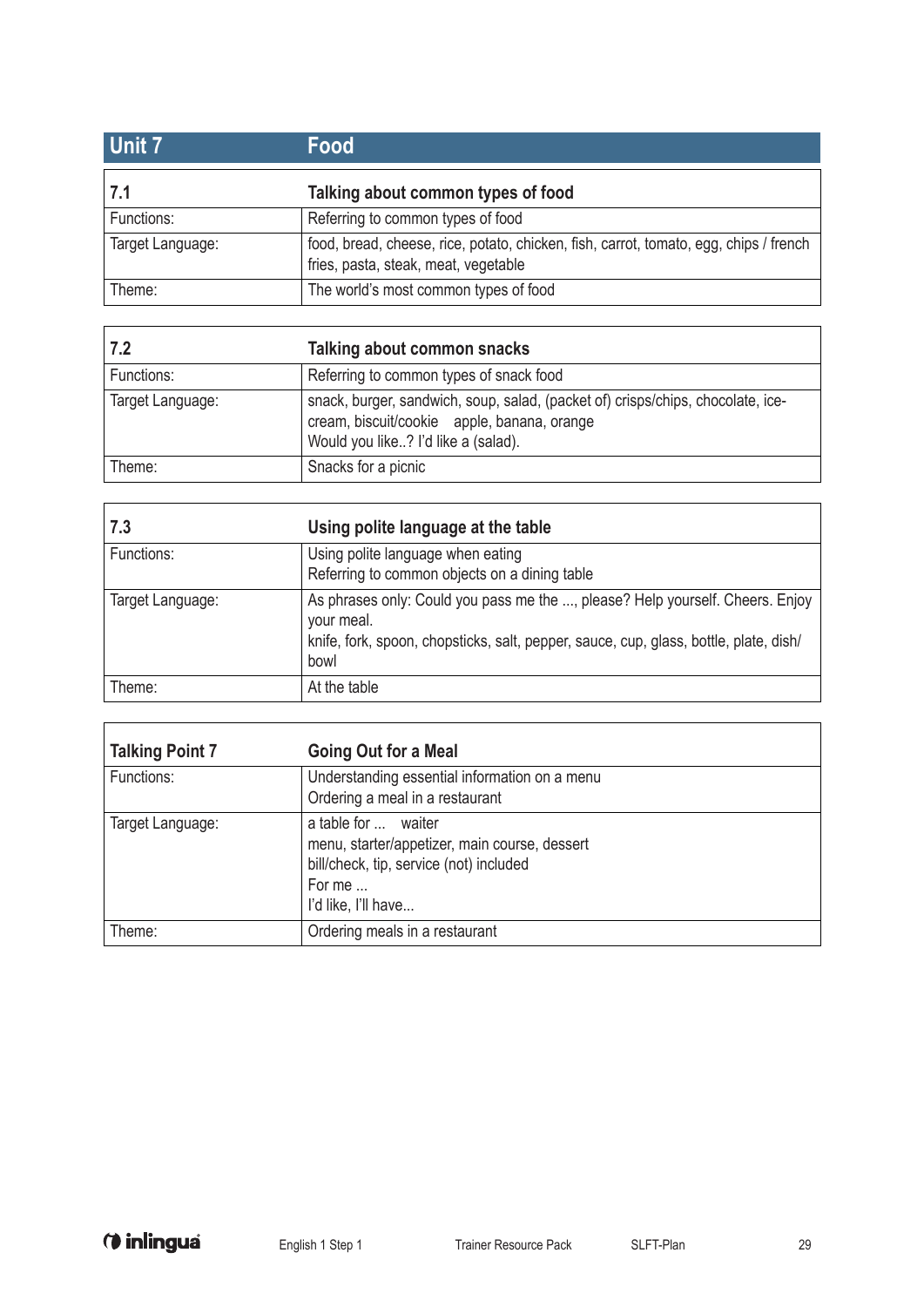| <b>Unit 8</b>    | <b>Around the World</b>                                                                                                                                                                                                                                                                                       |
|------------------|---------------------------------------------------------------------------------------------------------------------------------------------------------------------------------------------------------------------------------------------------------------------------------------------------------------|
| 8.1              | Saying the names of continents and oceans                                                                                                                                                                                                                                                                     |
| Functions:       | Referring to continents, oceans and islands                                                                                                                                                                                                                                                                   |
| Target Language: | Africa, Asia, North/South America, Europe, Antarctica<br>continent, island, country, (US) state, (a) region (of )<br>the Atlantic (Ocean), Pacific (Ocean), the Indian Ocean, sea<br>north/south/east/west<br>the North Pole, the South Pole, the Equator<br>Wh-questions (Who, What, Where, How many, Which) |
| Theme:           | Geography quiz                                                                                                                                                                                                                                                                                                |

| 8.2              | <b>Describing landscapes</b>                                                                                      |
|------------------|-------------------------------------------------------------------------------------------------------------------|
| Functions:       | Referring to common geographic and natural features                                                               |
| Target Language: | mountain, river, lake, forest, tree, beach, hill, desert, ice, field, plant, flower,<br>rainforest, coast, valley |
| Theme:           | Discussions about the landscape of countries.                                                                     |

| 8.3              | <b>Giving simple descriptions</b>                                                                                                                                                                                                                                               |
|------------------|---------------------------------------------------------------------------------------------------------------------------------------------------------------------------------------------------------------------------------------------------------------------------------|
| Functions:       | Describing geographic variables: distance, height, temperature                                                                                                                                                                                                                  |
| Target Language: | big, small, hot, cold, warm, high, low, tall, long, short, deep, shallow, thick<br>How long / high / wide / deep / thick?<br>quite, very<br>Numbers: 100s and 1,000s<br>temperature: degrees Celsius, degrees Fahrenheit<br>in summer, in winter, in autumn/the fall, in spring |
| Theme:           | Focus on different countries and regions                                                                                                                                                                                                                                        |

| <b>Talking Point 8</b> | Long-distance travel                                                                                                   |
|------------------------|------------------------------------------------------------------------------------------------------------------------|
| Functions:             | Talking about distances and durations                                                                                  |
| Target Language:       | How long (distance)? How long does it take? How far is it from  to ?<br>hours, days, kilometers, miles<br>trip/journey |
| Theme:                 | The Rocky Mountaineer long-distance railway in Canada                                                                  |

J.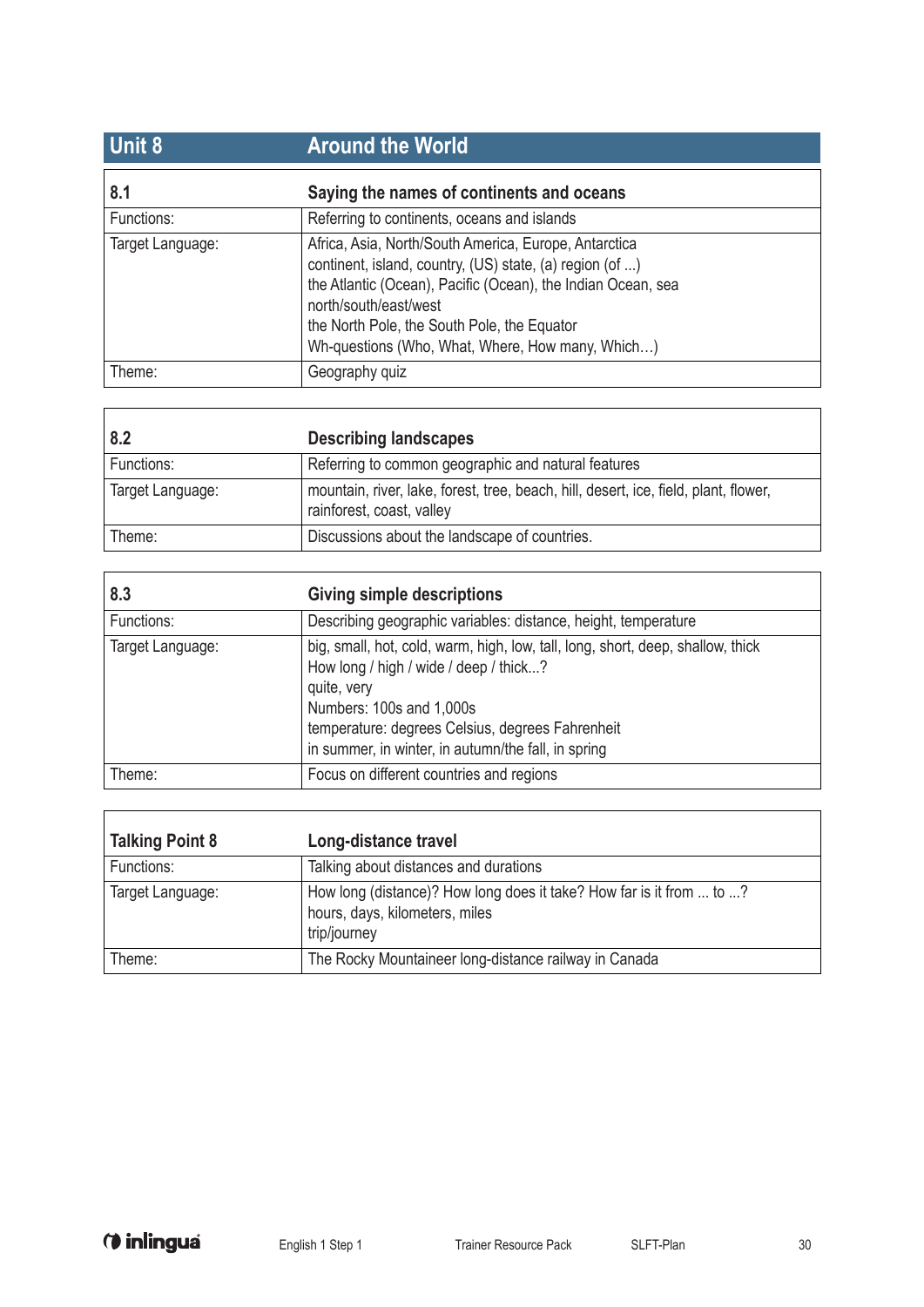| Unit 9           | Time                                                                                                                                          |
|------------------|-----------------------------------------------------------------------------------------------------------------------------------------------|
| 9.1              | Talking about days                                                                                                                            |
| Functions:       | Referring to days and times in the week<br>Making suggestions                                                                                 |
| Target Language: | 7 days of the week $-$ on (day)<br>day, week, weekend, during the week, at/on the weekend, today, tomorrow<br>before/after<br>Shall we? Let s |
| Theme:           | Days on which people normally do specific things (routine)                                                                                    |

| 9.2              | Talking about months                                                                                                      |
|------------------|---------------------------------------------------------------------------------------------------------------------------|
| Functions:       | Referring to months of the year<br>Referring to seasons of the year                                                       |
| Target Language: | 12 months of the year<br>4 seasons of the year (inc autumn / the fall)<br>this (month), next (month), in (month)/(season) |
| Theme:           | Seasons in different countries                                                                                            |

| 9.3              | <b>Talking about dates</b>                                                                                                                                                                 |
|------------------|--------------------------------------------------------------------------------------------------------------------------------------------------------------------------------------------|
| Functions:       | Referring to dates<br>Referring to years                                                                                                                                                   |
| Target Language: | Ordinal numbers: first (1st), second (2nd), third (3rd), fourth (4th), fifth, sixth,<br>Dates: the fifth of January, January (the) fifth<br>on (date)<br>Years: 19, 20<br>(public) holiday |
| Theme:           | Personalized calendar and public holidays                                                                                                                                                  |

| Talking Point 9  | <b>Big Days</b>                                                                                                   |
|------------------|-------------------------------------------------------------------------------------------------------------------|
| Functions:       | Talking about well-known sporting and events                                                                      |
| Target Language: | at the beginning of, at the end of, in the middle of, the next<br>World Cup, Olympic Games, Winter Olympics, etc. |
| Theme:           | Big annual and next events                                                                                        |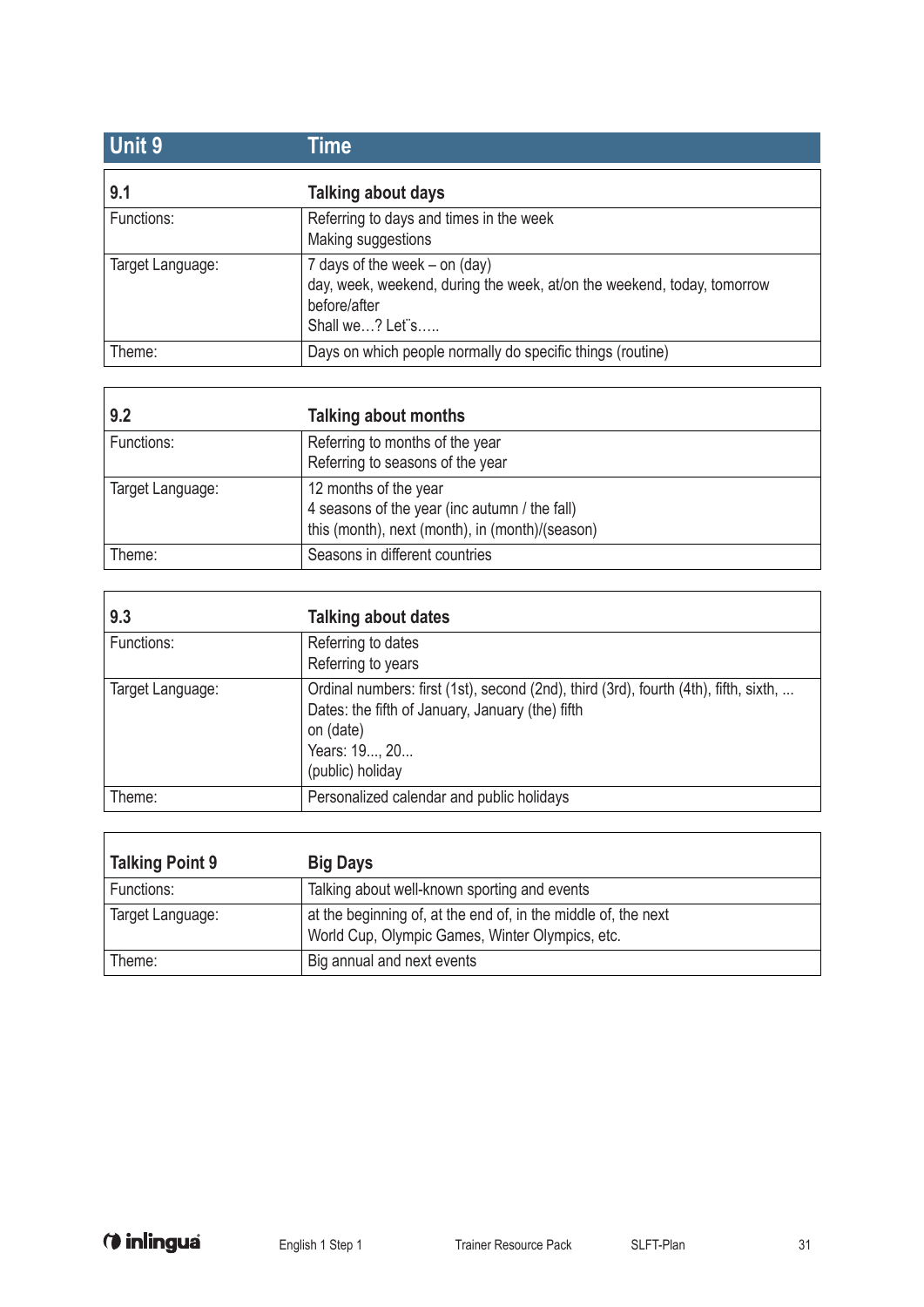| <b>Unit 10</b>   | <b>Shopping</b>                                                                                                                                                                                                                                                                                                                                |
|------------------|------------------------------------------------------------------------------------------------------------------------------------------------------------------------------------------------------------------------------------------------------------------------------------------------------------------------------------------------|
| 10.1             | <b>Talking about shopping</b>                                                                                                                                                                                                                                                                                                                  |
| Functions:       | Discussing common issues relating to shopping<br>Discussing advantages and disadvantages of online shopping                                                                                                                                                                                                                                    |
| Target Language: | Essential shopping vocab: buy, sell, pay (for), supermarket, trolley / shopping cart,<br>basket, open, closed, try on, clothes/clothing, fitting room, "Pay here", sale,<br>Shops in a city: butcher's, shopping mall, bakery/baker's, florist, grocer's,<br>hardware shop, dry-cleaner's<br>We buy  at the<br>Revision: Would you like a bag? |
| Theme:           | Basic practicalities of shopping                                                                                                                                                                                                                                                                                                               |

| 10.2             | <b>Making payments</b>                                                                                                           |
|------------------|----------------------------------------------------------------------------------------------------------------------------------|
| Functions:       | Referring to amounts of money and prices<br>Referring to means of payment                                                        |
| Target Language: | money, cash, coin, note, currency (dollar, euro, ), credit card, PIN number,<br>check/cheque, price, receipt<br>Numbers: 100-999 |
| Theme:           | Basic practicalities of paying for purchases in stores                                                                           |

| 10.3             | <b>Talking about clothes</b>                                                                                                                                                                                                       |
|------------------|------------------------------------------------------------------------------------------------------------------------------------------------------------------------------------------------------------------------------------|
| Functions:       | Referring to items of clothing<br>Making common requests in a clothing shop                                                                                                                                                        |
| Target Language: | (pair of) trousers, jeans, (pair of) shoes/boots/socks, coat, shirt, T-shirt, jacket,<br>skirt, dress, (pair of) shorts, sweater,<br>Can I try this on? Can I have?<br>Clothing sizes (S small, M medium, L large, XL extra-large) |
| Theme:           | Shopping for clothing                                                                                                                                                                                                              |

| <b>Talking Point 10</b> | <b>Color Coordination</b>                                                                                                                                                    |
|-------------------------|------------------------------------------------------------------------------------------------------------------------------------------------------------------------------|
| Functions:              | Describing colors and color tones                                                                                                                                            |
| Target Language:        | Colors: black, white, red, blue, yellow, green, orange, pink, purple, brown, grey/<br>gray<br>light , dark<br>"I (don't) like this "<br>"This  with this  is a nice outfit." |
| Theme:                  | Color coordination with clothes                                                                                                                                              |

 $\overline{1}$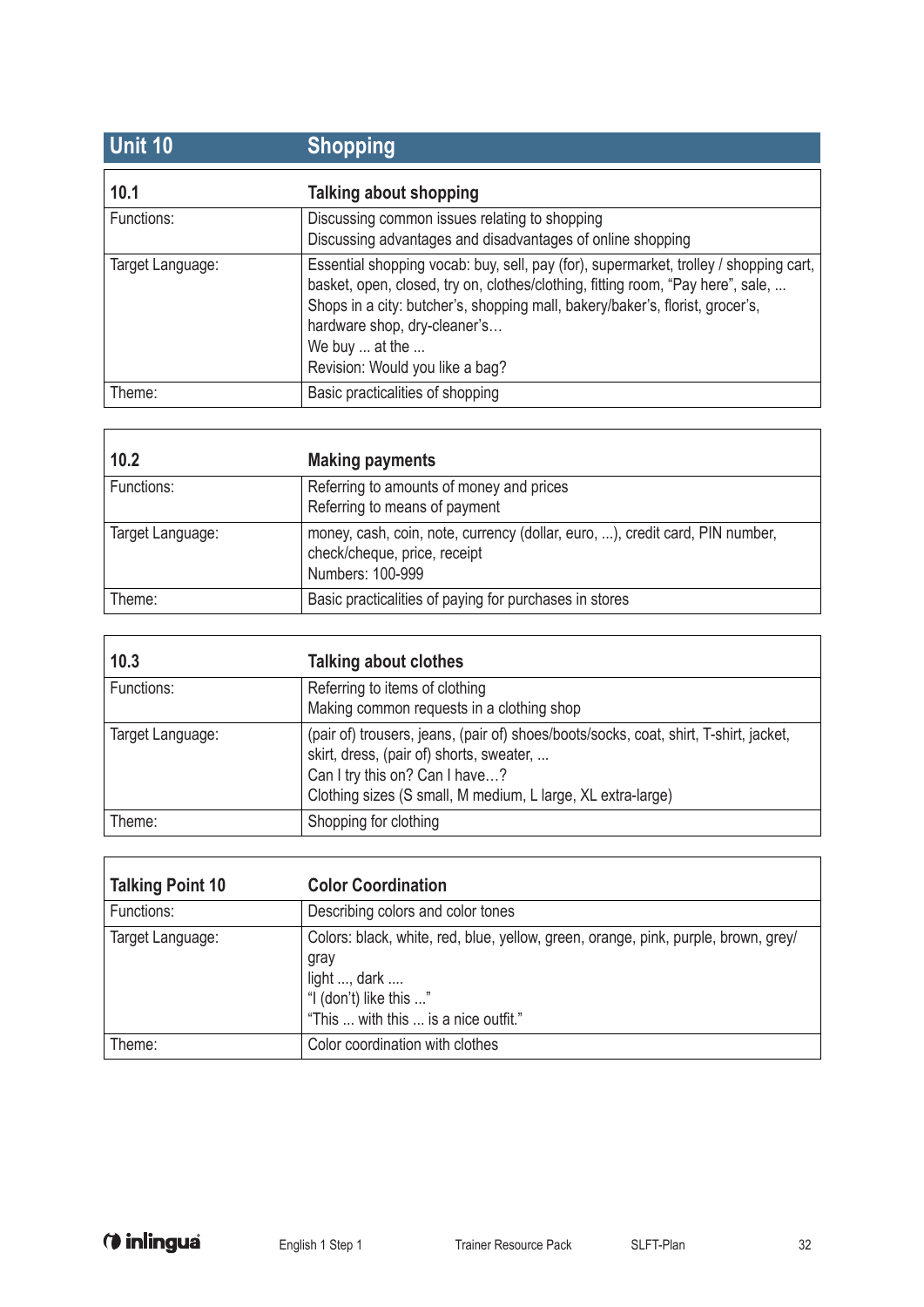| <b>Unit 11</b>   | Travel                                                                                                                                                                                                      |
|------------------|-------------------------------------------------------------------------------------------------------------------------------------------------------------------------------------------------------------|
| 11.1             | <b>Discussing basic rules</b>                                                                                                                                                                               |
| Functions:       | Describing basic rules<br>Referring to permitted and forbidden carry-on luggage items                                                                                                                       |
| Target Language: | can / can't for permission<br>Zero conditional (You can carry toothpaste if it's in a plastic bag.)<br>matches, knife, toothpaste, deodorant, perfume, hand/carry-on luggage, bag,<br>quantities of liquids |
| Theme:           | Airport and flight security rules                                                                                                                                                                           |

| 11.2             | Checking in for a flight                                                                                                                                                                                   |
|------------------|------------------------------------------------------------------------------------------------------------------------------------------------------------------------------------------------------------|
| Functions:       | Talking to an assistant when checking in for a flight                                                                                                                                                      |
| Target Language: | booking, reservation, (booking) reference, ticket, boarding pass, suitcase, window<br>seat, aisle seat<br>can for requests: Can I see your passport, please?<br>Here you are. Here's (your boarding pass). |
| Theme:           | Situational exchanges at the check-in desk                                                                                                                                                                 |

| 11.3             | <b>Buying train tickets</b>                                                                                                                                                                                                                 |
|------------------|---------------------------------------------------------------------------------------------------------------------------------------------------------------------------------------------------------------------------------------------|
| Functions:       | Talking to an assistant when buying a train ticket<br>Asking for repetition and clarification                                                                                                                                               |
| Target Language: | single / one-way, return / round-trip, travel, come back, reserve/book (a seat)<br>want to: When do you want to come back?<br>would like to: I'd like to (book) , Would you like to ?<br>Sorry? Can you say that again? I don't understand. |
| Theme:           | How to buy a train ticket                                                                                                                                                                                                                   |

| <b>Talking Point 11</b> | <b>Favorite Places</b>                                      |
|-------------------------|-------------------------------------------------------------|
| Functions:              | Talking about places you like                               |
| Target Language:        | What's  like?<br>How about ?<br>beautiful, cheap, expensive |
| Theme:                  | Favorite places                                             |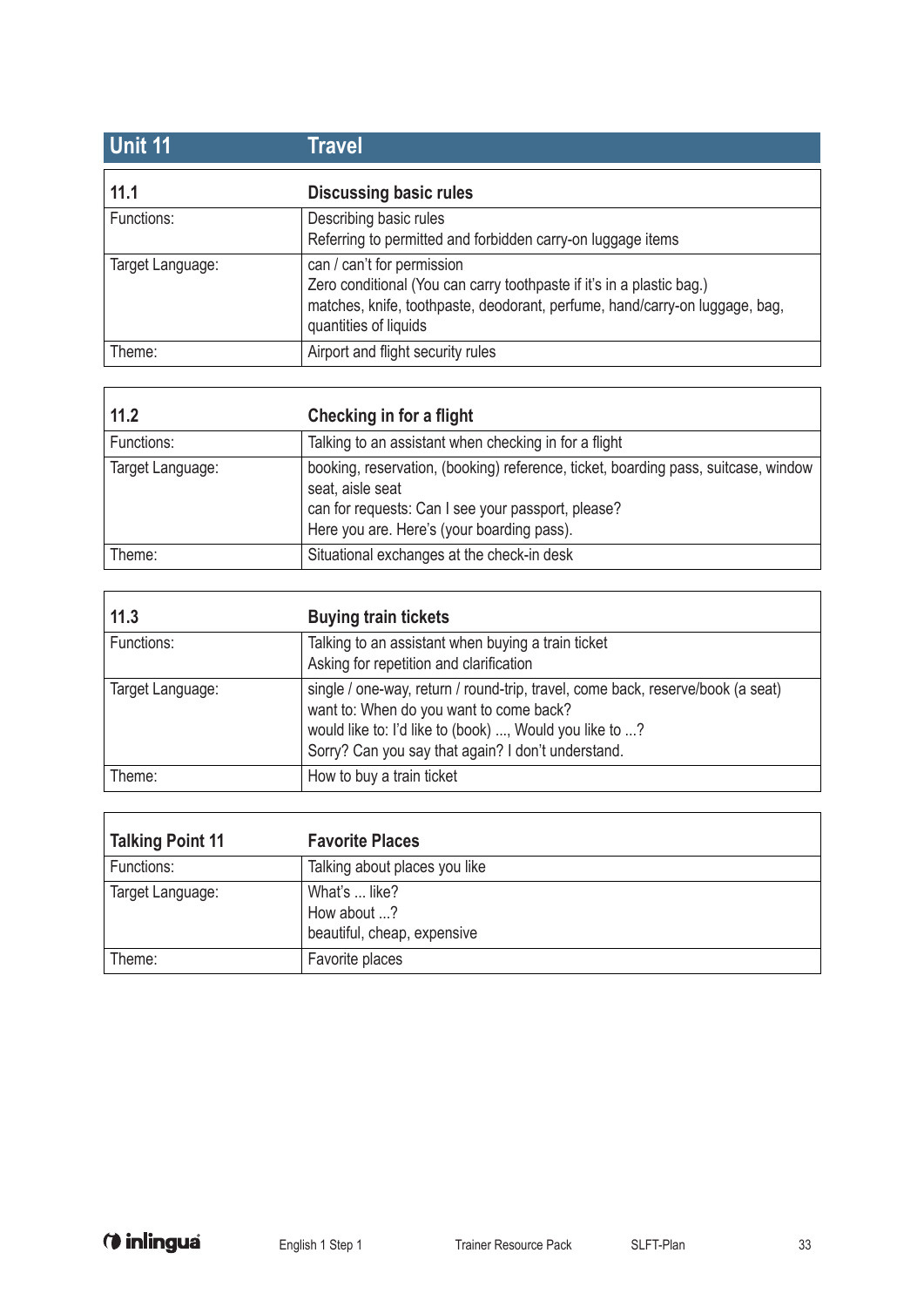| <b>Unit 12</b>   | <b>Hotels</b>                                                                                                                                                                                                      |
|------------------|--------------------------------------------------------------------------------------------------------------------------------------------------------------------------------------------------------------------|
| 12.1             | <b>Talking about hotels</b>                                                                                                                                                                                        |
| Functions:       | Discussing common issues relating to hotels<br>Completing forms with personal details                                                                                                                              |
| Target Language: | room, single/double room, reception, front desk, bill / note, check in, check out, fill<br>in/out form,<br>Forms: first name, last name, address, nationality, passport number, telephone<br>number, email address |
| Theme:           | Practicalities of staying in a hotel                                                                                                                                                                               |

| 12.2             | Making arrangements at a hotel desk                                                                                                                                                                                  |
|------------------|----------------------------------------------------------------------------------------------------------------------------------------------------------------------------------------------------------------------|
| Functions:       | Checking into and out of a hotel<br>Making common requests at a hotel front desk                                                                                                                                     |
| Target Language: | Could you (fill out this form)? Could I (have a wake-up call)?<br>Of course. Certainly. No problem.<br>Could I put this on my (room) bill/note? (e.g. when ordering drinks)<br>wake-up call, book a taxi, check out, |
| Theme:           | Situational exchanges inside a hotel                                                                                                                                                                                 |

| 12.3             | Talking about places inside buildings                                                                                                                                                          |
|------------------|------------------------------------------------------------------------------------------------------------------------------------------------------------------------------------------------|
| Functions:       | Asking about and referring to places inside buildings                                                                                                                                          |
| Target Language: | dining room, corridor, (2nd) floor, car parking / parking lot/garage, basement<br>at the end of (the corridor)<br>Revision: there is (there's) / there are, Is there a ?, How many  are there? |
| Theme:           | Researching basic information about hotels                                                                                                                                                     |

| <b>Talking Point 12</b> | <b>Hotel facilities</b>                                                                                                |
|-------------------------|------------------------------------------------------------------------------------------------------------------------|
| Functions:              | Referring to facilities in hotels generally                                                                            |
| Target Language:        | swimming pool, restaurant, mini-bar, balcony, safe, bar, gymnasium, hair dryer,<br>room service, air-conditioning, TV, |
| Theme:                  | More detailed info about hotel facilities - Extension of 10.3                                                          |

 $\overline{\phantom{a}}$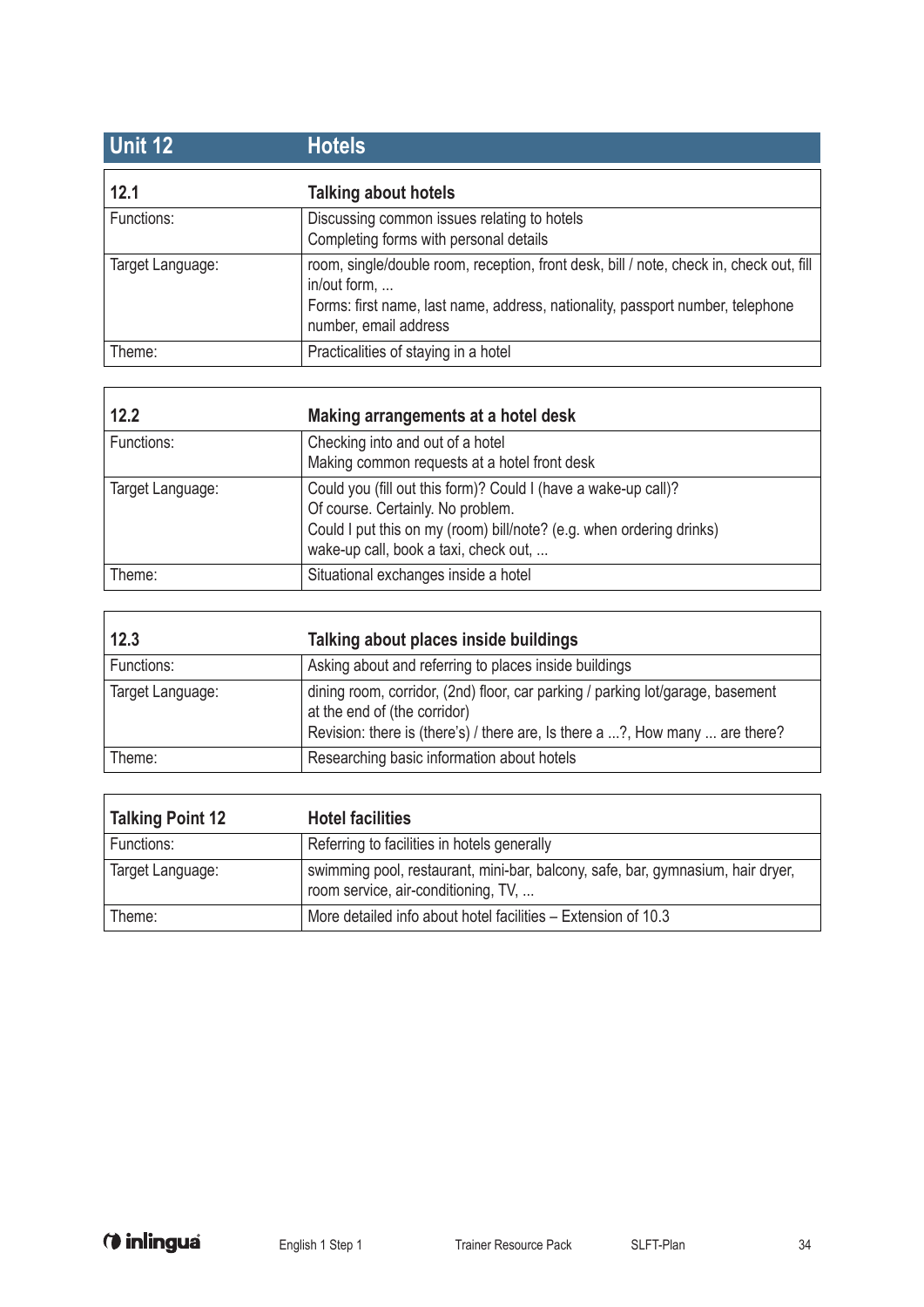| <b>Unit 13</b>   | In Town                                                                                                                                                                                                      |
|------------------|--------------------------------------------------------------------------------------------------------------------------------------------------------------------------------------------------------------|
| 13.1             | <b>Describing common actions</b>                                                                                                                                                                             |
| Functions:       | Referring to common actions                                                                                                                                                                                  |
| Target Language: | Common actions - review and extension: sit, stand, look out of the window, work<br>(on a laptop), read, write, listen to music, eat, drink, phone, talk, drive, walk, relax,<br>enjoy,, wait for, run, watch |
| Theme:           | Common actions that can be observed on the street or on public transportation                                                                                                                                |

| 13.2             | Saying what's happening now                                       |
|------------------|-------------------------------------------------------------------|
| Functions:       | Describing present actions                                        |
| Target Language: | <b>Present Continuous</b><br>What's happening? now, at the moment |
| Theme:           | Description of daily life                                         |

| 13.3             | Asking for and giving directions                                                                                                                                                            |
|------------------|---------------------------------------------------------------------------------------------------------------------------------------------------------------------------------------------|
| Functions:       | Asking where places are in town<br>Describing where places are in town                                                                                                                      |
| Target Language: | Excuse me, I'm looking for, turn right/left, on the right/left, go straight on/ahead, at<br>the end of the road, go down/along (the road), Then,<br>opposite, across from, between, next to |
| Theme:           | Find your way                                                                                                                                                                               |

| <b>Talking Point 13</b> | <b>Places in Town</b>                                                                                              |
|-------------------------|--------------------------------------------------------------------------------------------------------------------|
| Functions:              | Referring to places to visit in a town                                                                             |
| Target Language:        | building, statue, square, fountain, castle/fort, old town, bridge, zoo, gallery, post<br>office, city hall, museum |
| Theme:                  | Tourist information                                                                                                |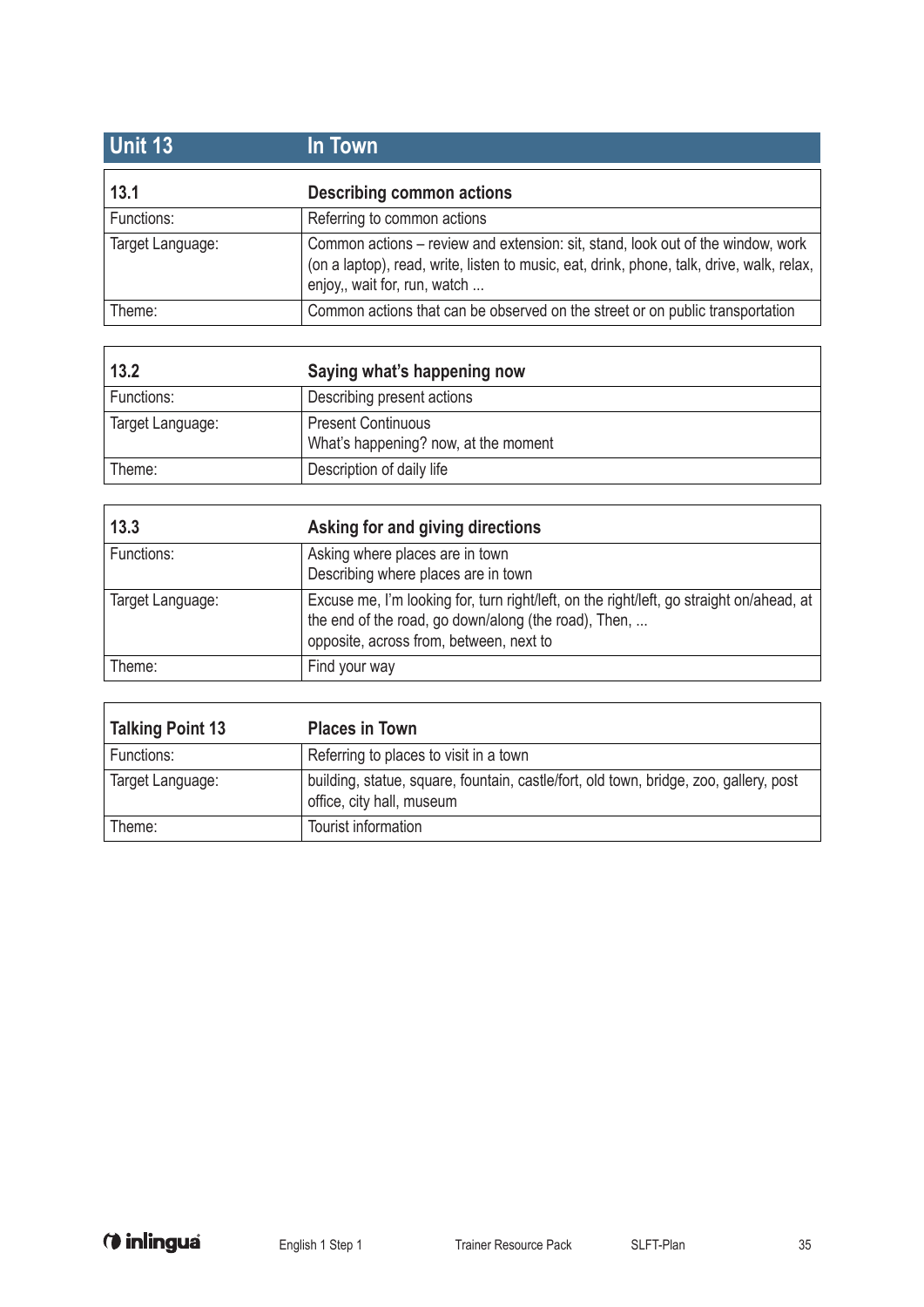| <b>Unit 14</b>   | <b>Environment</b>                                                                                                                                                                                                                          |
|------------------|---------------------------------------------------------------------------------------------------------------------------------------------------------------------------------------------------------------------------------------------|
| 14.1             | Talking about the weather                                                                                                                                                                                                                   |
| Functions:       | Saying what the weather is like at the moment                                                                                                                                                                                               |
| Target Language: | sun, it's sunny, rain, it's raining, wind, it's windy, cloud, it's cloudy, snow,<br>it's snowing, fog, it's foggy, thunder storm, thunder(ing), freezing, ice, hail,<br>temperature, minus, Celsius, Fahrenheit<br>What's the weather like? |
| Theme:           | The weather                                                                                                                                                                                                                                 |

| 14.2             | <b>Talking about climate</b>                                                                                                                                          |
|------------------|-----------------------------------------------------------------------------------------------------------------------------------------------------------------------|
| Functions:       | Referring to approximate frequency<br>Talking about weather and climates in general terms                                                                             |
| Target Language: | Adverbs of frequency: always, usually, often, sometimes, not often, never<br>Contrasting Present Simple and Present Continuous (It's raining now. It often<br>rains.) |
| Theme:           | The climate in different parts of the world in different seasons                                                                                                      |

| 14.3             | Describing locations in countries                                                                                                                                                                                                                                         |
|------------------|---------------------------------------------------------------------------------------------------------------------------------------------------------------------------------------------------------------------------------------------------------------------------|
| Functions:       | Saying where places are located within countries                                                                                                                                                                                                                          |
| Target Language: | north, south, east, west - north-east, north-west, south-east, south-west<br>It's in the (north) of , in the center of, on/near the coast, near the border with,<br>about  kilometers/miles from,  a -hour/-minute drive from , it's  hours/<br>minutes on the train from |
| Theme:           | Different locations                                                                                                                                                                                                                                                       |

| <b>Talking Point 14</b> | <b>Outdoor Activities</b>                                                                                                      |
|-------------------------|--------------------------------------------------------------------------------------------------------------------------------|
| Functions:              | Referring to common outdoor activities                                                                                         |
| Target Language:        | go ing: walking, running, skiing, snowboarding, surfing, windsurfing, cycling,<br>mountain biking, climbing, fishing, sailing, |
| Theme:                  | Ideal places to go for different outdoor activities                                                                            |